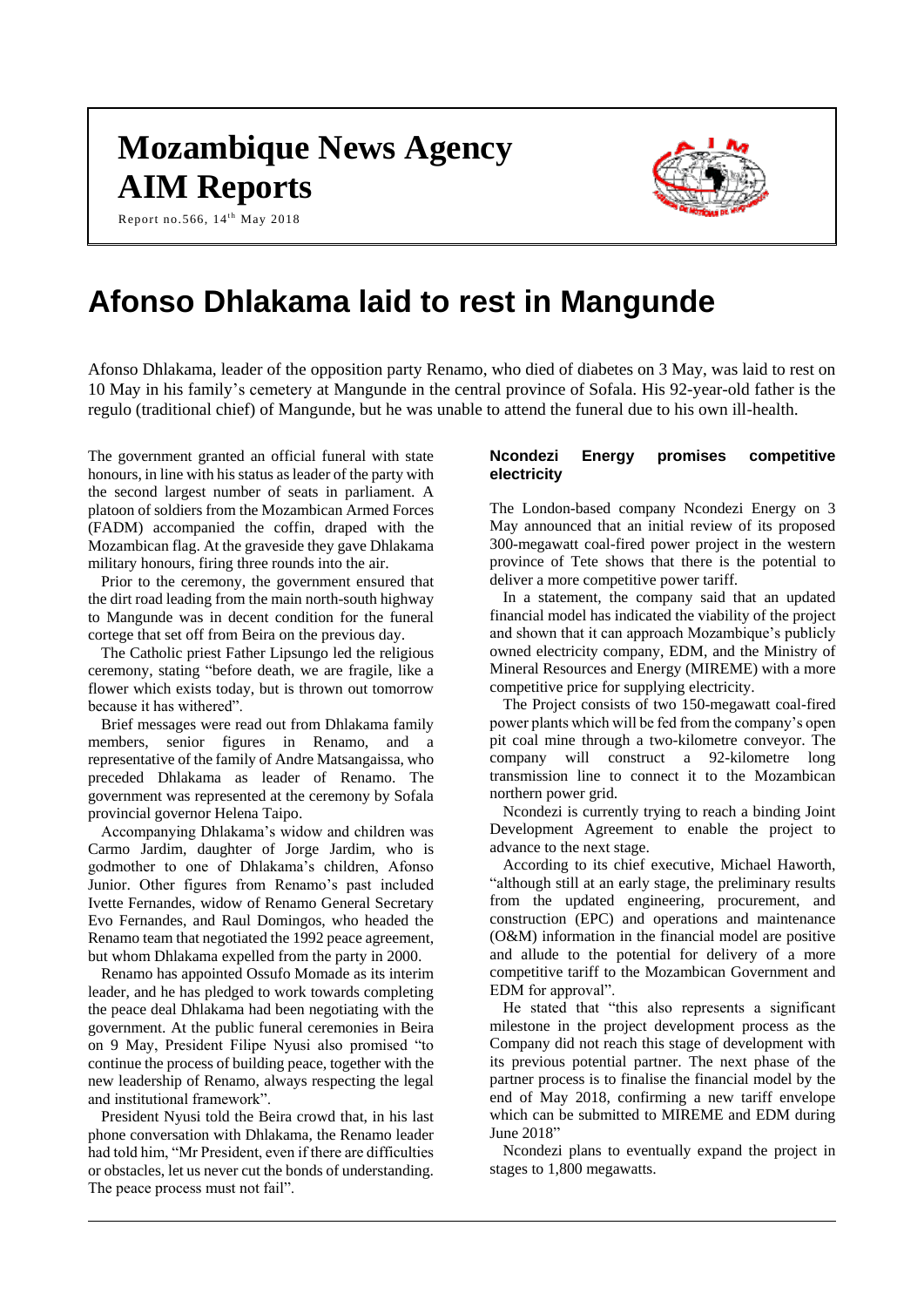#### **INAE general inspector strikes back at critics**

Rita Freitas, the general inspector of the government's National Inspectorate of Economic Activities (INAE), has struck back at her critics, warning that there are people inside the institution "who want to destabilise me".

The media had been invited to accompany the INAE inspectors, and so, through television coverage, Mozambican consumers could see in their living rooms the filth and the vermin that all too often characterised enterprises selling food.

Interviewed in the weekly newspaper "Savana", Freitas said a campaign is being waged against her to protect those who violate public health regulations. She explained that there were individuals who were used to working in a certain way, and their lives were disrupted when Freitas introduced a new dynamic into INAE.

Her enemies have threatened an audit of INAE – but Freitas says she would welcome an audit. "It's human to make mistakes, and all institutions have their strong points and their weak points", she said. "I hope that the audit is held so that shortcomings can be corrected".

Freitas added that there was an "outside hand" also trying to destabilise her work, in order to paralyse INAE's inspections, but she promised to resist this to the end. She did not specify who this "outside hand" might be, but the Minister of Industry and Trade himself, Ragendra de Sousa, has intervened to suspend "Operation Kulaya" – an operation waged by INAE to promote "civic education" of economic agents, particularly about the need to label foodstuffs appropriately, and to ensure that basic foods (including grains, vegetable oil and salts) are fortified with micro-nutrients.

Sousa was particularly irritated at the media presence during INAE inspections. Speaking on 2 May, he declared "we should not take the press on our supervisory and inspection activities. This is routine government work which does not need the presence of the media, and so I have ordered the suspension of the operation because of the way it was being conducted".

This drew a retort from Fernando Goncalves, chairperson of the Mozambican chapter of the regional press freedom body MISA (Media Institute of Southern Africa) who said the Minister was violating legislation on freedom of information. "This is a violation of the law on access to information", said Goncalves. "That law exists to ensure that the public has access to all information pertaining to government activities except that covered by national security concerns. INAE inspections are not matters of national security.".

Freitas told "Savana" she did not know why Operation Kulaya had been suspended, since Sousa had not given her any reasons. But the government's own economic programme, approved by the country's parliament, gives INAE a target of 22,000 inspections a year, and so Freitas did not believe she needed any special permission to carry on inspecting. She said it was not her intention to grab headlines, but merely to ensure that Mozambican consumers receive goods and services in a decent condition, in accordance with the law.

Freitas said that in the first quarter of the year INAE inspected 5,626 establishments across the country. 4,526 had no problems, and 586 were given warnings to improve conditions. 463 establishments were fined a total of 24 million meticais (about US\$400,000) and 49 were closed until they implemented instructions from the inspectors.

Many of the fines resulted from the selling of counterfeit goods. Since the fines are the same regardless of the quantity of counterfeit products on sale, business people have complained. But Freitas said that INAE can only implement the law, and Freitas said businesses who feel unfairly treated will have to take their cases to the courts.

#### **Record output in from Vale coal mine**

Vale-Mozambique, a subsidiary of the Brazilian mining giant Vale, in 2017 produced a record amount of coal from its open cast mine in Moatize district, in the western province of Tete.

At a Maputo press conference on 3 May, the Vale-Mozambique Financial Director, Marcelo Tertuliano, announced that the company had produced 11.2 million tonnes of coal – 6.8 million tonnes of coking coal and 4.3 million ones of thermal coal. This doubled the 5.6 million tonnes produced in 2016. This increase was largely due to the completion of a second coal processing plant at Moatize.

Total revenue for the year was 97.3 billion meticais (US\$ 1.6 billion), an increase of 122 per cent on the previous year. This was due partly to an increase in the export of Vale's coal, and partly to the exchange rate. The metical appreciated against the US dollar, from around 80 meticais to the dollar in October 2016, to 60 to the dollar for much of 2017. This had the effect of increasing the company's revenue when expressed in meticais.

Vale-Mozambique made a net profit of 66 billion meticais in 2017- but the company is running at an accumulated loss of 380 billion meticais. The 2017 profits came in the first part of the year. In the fourth quarter it made a loss of 7.7 billion meticais, and, with increased operational costs, this rose to 8.6 billion meticais in the first quarter of 2018.

When the company's chairperson Mario Godoy was asked when he expected Vale-Mozambique to move definitively into profit, he declined to make any prediction, pointing out that many of the factors involved – notably the world market price of coal – are beyond Vale's control.

Tertuliano said the company's debt fell from 526 billion meticais in 2016 to 456 billion in 2017. But this is entirely an effect of the exchange rate: expressed in dollars, the debt rose (due to additional interest) from \$7.3 to \$7.8 billion.

Vale-Mozambique's initial prediction for 2018 was for total production of 16 million tonnes of coal. But the company suffered heavily from torrential rains in Tete province, and has now scaled back the forecast for this year's production to 15 million tonnes.

All Vale's exports are now using the new deep-water mineral pot at Nacala-a-Velha on the northern coast. Vale funded this port and the railway running from Moatize to Nacala across southern Malawi.

Vale used to export coal from the central port of Beira, using the Sena railway. But its contract with the publicly owned port and rail company, CFM, to use the Sena line expired last year, and now its exports go exclusively from Nacala-a-Velha, which currently has the capacity to handle 18.5 million tonnes of coal a year.

The Moatize-Nacala railway is 912 kilometres long, and each coal train consists of 120 wagons (which can each carry 63 tonnes of coal), pulled by four locomotives. The round trip takes 103 hours.

Nacala bay is a natural deep-water harbour that can take ships with a draught of up to 20 metres. Only the largest of supertankers have a greater draught. The port has facilities to store a million tonnes of coal, and its equipment can load ships at the rate of 5,100 tonnes an hour.

Vale states that the Moatize coal is highly competitive and is winning clients away from other suppliers. Among its advantages is Mozambique's relative proximity to key markets such as India, Brazil and the Middle East.

Godoy recognised that, as a fuel, coal is in long-term decline, as countries mothball coal-fired power stations and switch to alternative sources of energy. However, he believed that "the transition away from thermal coal will be lengthy".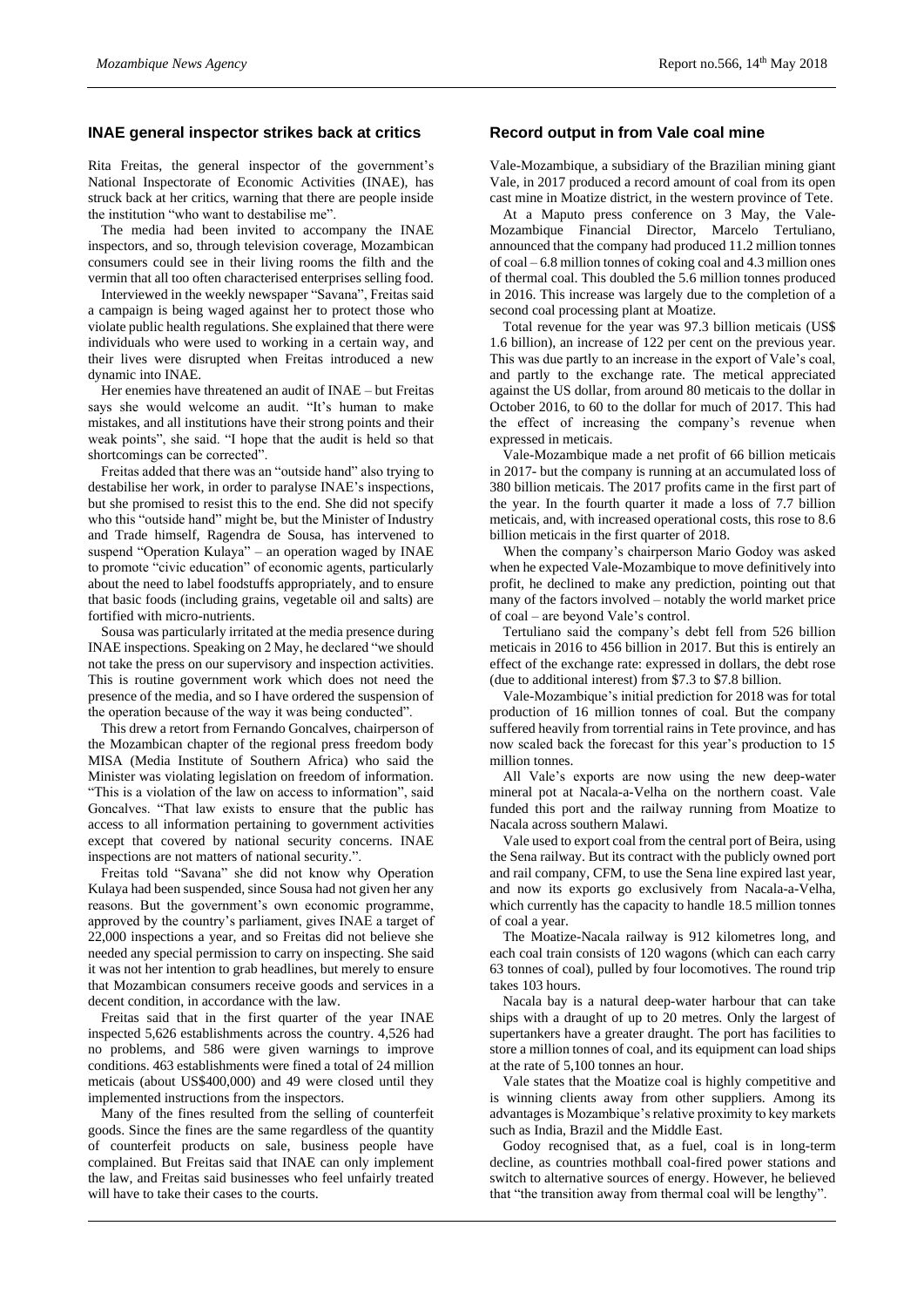#### **Seized tusks were from Mozambican elephants**

The 867 elephant tusks seized in a container at the port of Maputo on 13 April came from Mozambican elephants, according to the Minister of Land, Environment and Rural Development, Celso Correia, interviewed in the online newspaper "A Verdade".

It was initially believed that such a large haul of ivory, weighing 3.5 tonnes, may have resulted from the slaughter of elephants in neighbouring countries. But Correia was convinced that many of the tusks came from stockpiles of ivory held in the north of Mozambique. The seizure at the port, he said, "happened after organised crime had assaulted our installations in Niassa province and stolen much of the ivory that was there".

He believed that many of the tusks came from the warehouse of the Niassa Provincial Forestry and Wildlife Services in the city of Lichinga. Thieves had broken into the warehouse through the roof, and had helped themselves repeatedly to the stockpiles of ivory. 85 tusks were stolen in 2016 and 2017, a crime that clearly required the connivance of workers at the Forestry and Wildlife Services.

However, that still leaves the origin of 782 tusks unexplained. Either the theft at the Niassa warehouse was on a much larger scale than admitted, or the tusks came from other locations. A source from the National Administration of Conservation Areas (ANAC), cited by "A Verdade", believed that the other tusks came from the hundreds of elephants poached in the Niassa National Reserve, the largest of the country's wildlife reserves, and perhaps also from district warehouses, including in the southern provinces.

Correia was angered that the courts have not acted to halt environmental crimes. He insisted that in the case of the Niassa theft "people were caught, but the justice system doesn't work. Up until now nobody has been found guilty".

The Minister added that he was unsure whether a Chinese citizen caught red-handed in the possession of 4.2 kilogrammes of rhinoceros horns at Maputo airport on 15 April would serve a sentence in a Mozambican prison. In theory there are now heavy penalties for traffickers in illicit wildlife products. The penalties, not only for poachers but for those who run poaching rings, and for people who transport and store the products, range from eight to 16 years imprisonment. But courts have repeatedly allowed traffickers out on bail, and they have promptly disappeared before they could be brought to trial.

Correia said the Mozambican defence and security forces are on the ground in the Niassa Reserve to protect wildlife, but warned that the task is impossible without the cooperation of Tanzania, which borders on the reserve.

"The Niassa Reserve is larger than many nations, and has an enormous border", said the Minister. "That makes it impossible to do this work without Tanzanian cooperation".

#### **Drug traffickers arrested at Maputo Airport**

The police have announced the arrests of three people caught trafficking drugs and precious stones through Maputo International Airport.

The largest haul was 12.4 kilogrammes of cocaine found on 6 May in a false compartment of a suitcase belonging to a woman from Sierra Leone who was attempting to catch a flight to Nairobi. A second drugs seizure was 50 ampules of cocaine containing 1.1 kilogrammes of the drug, carried by a Nigerian. The police also detained a Chinese man caught trying to smuggle half a kilogramme of precious stones out of the country.

In the northern city of Pemba, capital of Cabo Delgado province, the police have arrested three in connection with the murder on 27 April of a 26-year-old woman. One of the three men arrested was a police officer caught selling goods stolen from the victim's house.

#### **Inflation drops in April**

Inflation in Mozambique, as measured by the consumer price indices of the three largest cities (Maputo, Nampula and Beira) was only 0.43 per cent in April, according to the latest figures from the National Statistics Institute (INE).

Inflation for the first four months of the year was 2.17 per cent, and inflation over the year (1 May 2017 to 30 April 2018) stood at 2.33 per cent.

The main price rises in April were for diesel (5.2 per cent), petrol (3.8 per cent), tomatoes (8.1 per cent), restaurant meals (three per cent), insurance related to transport (22 per cent), and women's dresses (5.6 per cent).

These were offset by significant price falls for other goods, including butane cooking gas (down by 4.7 per cent), charcoal (-2 per cent), coconuts (-21.9 per cent), sweet potatoes (-16.6 per cent), lettuce (- 8.3 per cent), and fresh fish (-1.8 per cent).

The sharpest price rises in April were in Maputo, where inflation was 0.71 per cent. Inflation was negligible in Nampula (0.09 per cent) and in Beira (0.07 per cent).

These figures indicate that the government is on course for meeting its target of single digit inflation in 2018.

#### **World Bank grant for feeder roads**

The World Bank on 8 May approved a grant to Mozambique of US\$150 million for the government's Integrated Feeder Road Development project. The money will be used to improve road access in selected rural areas in Nampula and Zambezia, the two most populous provinces in the country.

The World Bank points out that, although agriculture employs about 80 percent of the total workforce and generates about 30 percent of the country's GDP, "its productivity remains low and is constrained by many factors, including limited rural access".

According to the Bretton Woods institution, the average income from farming in Nampula and Zambezia "is three times lower than in the rest of the country due to poor rural access, among other factors ... about 6.5 million rural dwellers do not have access to a road in good or fair condition".

The project will target ten districts in Zambezia and Nampula with high agricultural potential and a total population of around 2.2 million, of whom about 1.5 million live below the poverty line.

The money will not all be spent on tertiary roads. Some will go towards rehabilitating heavily used primary roads, notably the 70 kilometre stretch between the city of Quelimane, capital of Zambezia, and the district of Namacurra.

Some of the grant will go towards government agencies dealing with road safety, including the National Overland Transport Institute (INATTER) and the traffic police, as well as the relief agency, the National Disaster Management Institute (INGC).

The grant comes from the International Development Association (IDA), the member of the World Bank group which provides grants and soft loans for programmes in the world's poorest countries.

This is a condensed version of the AIM daily news service - for details contac[t pfauvet@live.com](mailto:pfauvet@live.com)

**\_\_\_\_\_\_\_\_\_\_\_\_\_\_\_\_\_\_\_\_\_\_\_\_\_\_\_\_\_\_\_\_\_\_\_\_\_\_\_\_\_\_\_\_\_\_\_\_\_**